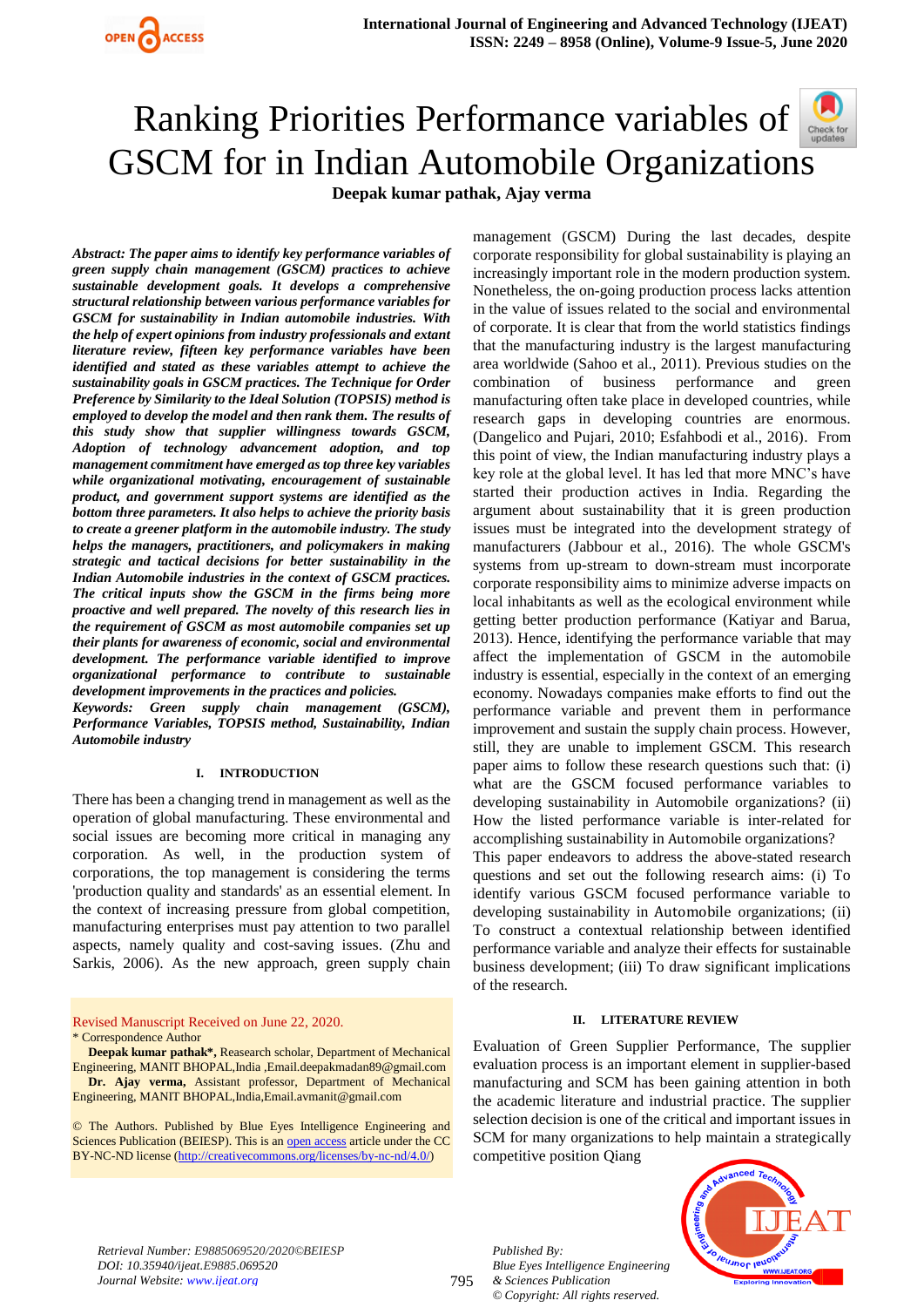## **Ranking Priorities Performance variables of GSCM for in Indian Automobile Organizations**

Hou and Lei Xie (2019). Balasubramanian (2012) also connected to the Indian industry in green supply chain development source in India. Tseng (2013) mentioned demonstrating the level of reliance on the driving power dependency criterion. The focus of environmental management has shifted from the organization level to the supply chain level (Kumar and Chandrakar, 2012; and Green et al., 2012). Many studies have been carried out on Environment and social performance (Easton and Carter, 2011). The researchers who have identified a green supply chain with sustainability created all around the Automobile industry and focused then on the environmental performance part of sustainable development.The environment development has to identify the supply chain in association (winter and Knemeyer, 2013; Ahi and Searcy, 2013; and Lin, 2013), which identified the GSCM performance in coordinating the material flow through the supply chain to fulfill the criterion of the interest the delivery of the product. The supply chain endeavors the keep up the inward wellbeing and environment sustainable to utilizing the ability the self-dependent data from the outward the environment. As the supply chain which becomes the mind full to a customer request for the items and the administration gave which is without any harm the environment. Furthermore, the top management with its role in the manufacturing enterprises must show the commitment to the community via corporate social responsibility activities. Besides, the engagement also means integrating all the stakeholders of the supply chain, including reverse logistics as well as to other organizations (González‐Torre et al., 2010). The industry-specific performance variable has specific limits that hinder the application of ecological practices in production, which leads to constraints for businesses that want to improve their competitive advantage (Mathiyazhagan et al., 2013). Besides the industry-specific performance variable proposed, there are two performance variables as external industrial and firm performance also impact GSCM (González‐Torre et al., 2010). In supply chain which has to increase the upper hand by the analysis of the environment to execute green supply chain management in the Indian industry. Modern customers are not only concerned with product quality, but also in their origin or manufacturing process of the goods. Their knowledge and perception of the product are very significant, leading to public opinion in an environmentally friendly product (Mathiyazhagan et al., 2013). Mathiyazhagan et al. (2013) kept portraying the likelihood of the green supply multiplier impact coming about because of the joint effort to the green supply chain to issue concerning the environment. In the context of US manufacturing firms, Green et al. (2012) have utilized the SEM approach to test the effectiveness of GSCM practices. The findings proved that the effect for Automobile companies is significant when it is possible to improve the performance of both three critical aspects simultaneously, namely, environmental, economic, and operational performance (Green et al., 2012). Further Rao and Holt (2005) have focused on the current research that gives some heading yet stays uncertain.

The gaps in the systematic review from previous studies have enabled scholars to explore and research new complex issues in each different situation. In the industrial GSCM practices will face many differences as well as account the needs and satisfy its stakeholders. Generally, GSCM practices are central develops in the speculated model with inside environmental management and green data systems as forerunners and environmental, monetary, operational, and hierarchical performance as results. In addition, it also based on theory and capacity building, a factor that considered internal performance measurement cannot be ignored that the development of necessary technical competence (Cavusgil et al., 2007). The risks increasing caused by the instability of the legal environment in each country create uncertainty in the business strategy of companies, especially the Automobile industry. Hence, the authors argue that these Automobile industries may have witnessed more pressure to attempt environmental policies.

#### **2.1 Performance variables for GSCM in Indian Automobile industry.**

This research identified the Performance Variables for of GSCM practices in the Indian Automobile industries scenario and applied in Automobile industries that show the current Indian scenario. We have analysed all the parameter, which affect the present scenario in the Automobile sector. In India, not very effectively implement the environment action taken by the government, by the information technology (IT) implication, which not very effectively utilized the information technology it is the symmetric and technology-system, which is very necessary for providing support in the product life cycle. organizational motivating in which all the interrelation to improve the association to receive green per formation (Balasubramanian and Sundarakani, 2019). GSCM in any organization is very useful to the development program for the design for the environment and which improve the green supply chain philosophy so that cost of its implication to carrying out important performance to utilize improvement of GSCM practices. Government support to implies the market lack certainty in worldwide contender to create and convey the procedure. In this market competition and uncertainty is high in the present situation, the innovating green practices in which collection of the green supply knowledge in this situation, in hierarchical support the quality of human recourses. Actualising GSCM financial constraints likewise lead to protection from green practices. top- level management commitment to in this manner we accept that the top-level management duty is among of these performance variable to the GSCM in the Automobile industry. Thanks to combinations from the systematic literature reviews and expert perspectives, the authors have identified performance variable to implement GSCM in the context of the Indian Automobile industry. The results of previous studies have presented essential factors that are considered as performance variable to the application of GSCM. The authors evaluated the effects of earlier studies in different contexts, focusing on the reviews of the Indian Automobile industry aims to point out the performance variable of GSCM. Through the enthusiastic help of eight experts, including four experts from Indian industries and four experts from academia. As a result, fifteen relevant performance variables to the Indian Automobile industry were identified.

*Published By: Blue Eyes Intelligence Engineering & Sciences Publication © Copyright: All rights reserved.*

796



*Retrieval Number: E9885069520/2020©BEIESP DOI: 10.35940/ijeat.E9885.069520 Journal Website: www.ijeat.org*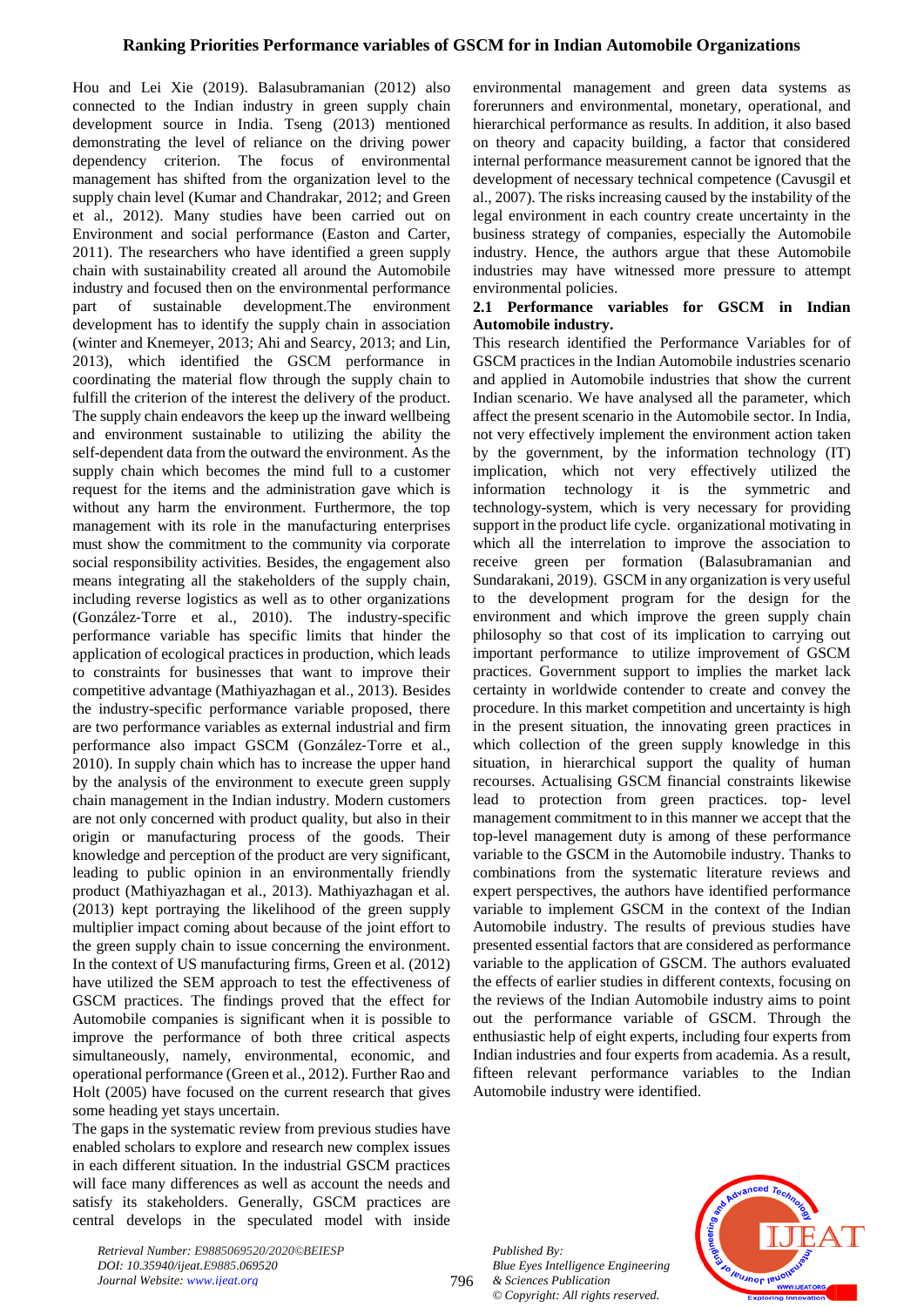

These performance variable are Encouragement IT Implementation; Protection from Technology Advancement Adoption; Organization Motivating; Quality of Human Resources; Market Competition and Uncertainty; Government Support systems; Innovating Grееn Practices; Top Management Commitment; Cost Implications; Supplier Reluctance to change towards GSCM; customers awareness. All of those factors are considered as performance variables implementation of GSCM in the Indian Automobile industry

# **2.2 performance variable given below**

- 1. Encouragement of sustainable product (P1)
- 2. Corporate social responsibility (P2)
- 3. Environmental partnership (P3)
- 4. Effective environmental measures(P4)
- 5.IT Implementation (P5)
- 6. Adoption of technology advancements (P6)
- 7.Organizational Motivating(P7)
- 8. Quality of Human Resources(P8)
- 9. Market Competition and Uncertainty(P9)
- 10. Government Support systems(P10)
- 11. Innovating Grееn Practices(P11)
- 12. Top Management Commitment(P12)
- 13. Cost Implications(P13)
- 14. Supplier Willingness towards GSCM (P14)
- 15. Customers awareness(P15)

#### **III. TOPSIS METHOD**

For the positioning of various parameters, a multi-criteria decision making (MCDM) tool is utilized. The system called TOPSIS was proposed as the most generally MCDM strategy by Hwang also, Yoon (1981) while first presented by Chen (2000) to take care of the MCDM issues under uncertainty and dubiousness**.** Now a day various researchers utilized the data under TOPSIS (Singh et al., 2016). In this paper, fifteen criteria and five DMs have been considering in this study now the TOPSIS method is applied in this problem to deal with unstructured problems. TOPSIS method assumptions are checked before going to apply including interrelation among the independent and dependent factor early method. In this method, an expert-based method uses to give positioning the parameter with different experts' opinions (Wang and Lee (2009) and Singh et al. (2016)). Do et al. (2019) proposed the TOPSIS model analysis to prioritize in given equation

$$
CC_i = \frac{d_i^-}{d_i^- + d_i^+}, i = 1, 2, ..., m
$$

### **IV. RESULT AND DISCUSSION**

The flowchart of the proposed work shows the various TOPSIS steps to find the ranking of these identified GSCM performance variables as an important subject in decision making. This TOPSIS technique with virtual points (positive and negative ideal solutions) is commonly used to solve the multi attribute decision-making problems. There are five decision-makers (DMs such as DM1 to DM5), having good experience in automobile sectors, and belong to the top management levels of Indian automobile industries. In automobile production, organizational performance is needed for a company to beat its competitors and considered this one as the very important factor so, we identified most related performance variables from the previous literature that help to improve the organizational performance. Further, we tried to develop the model which give prioritizes them using the TOPSIS method. The analysis and prioritization of these variables would be highly helpful in making strategic and tactical decisions for better sustainability in the Indian automobile industries in the context of GSCM practices.

The execution of this model with top and bottom ranking and which variables should be given higher attention are presented in this section. Therefore, based on experience and the strategic choices of five decision-makers' opinion matter as they have given the weight of "0.3," "0.2," "0.1", "0.25," and "0.15," respectively. These variables are given a score on a five-point Likert scale of 1–5 (1-very low, 2-low, 3-

medium, 4-high, and 5-very high).

| $m_{\rm g}$ means $m_{\rm g}$ , and $v$ -very mgm/. |                |                |                  |                         |                  |                             |  |
|-----------------------------------------------------|----------------|----------------|------------------|-------------------------|------------------|-----------------------------|--|
| SN                                                  | Weight         | 0.3            | 0.2              | 0.1                     | 0.25             | 0.15                        |  |
|                                                     |                | DM1            | DM <sub>2</sub>  | DM3                     | DM4              | DM<br>5                     |  |
| 1                                                   | P1             | 3              | 3                | $\boldsymbol{2}$        | $\boldsymbol{2}$ | $\overline{c}$              |  |
| $\mathfrak{2}$                                      | P2             | $\overline{4}$ | 3                | 3                       | 3                | $\overline{\mathbf{4}}$     |  |
| 3                                                   | P3             | 3              | $\overline{4}$   | 3                       | 4                | $\ensuremath{\mathfrak{Z}}$ |  |
| $\overline{4}$                                      | P4             | 3              | $\sqrt{3}$       | 4                       | 4                | $\mathfrak{Z}$              |  |
| 5                                                   | P <sub>5</sub> | 3              | $\mathfrak z$    | 3                       | $\mathfrak{Z}$   | $\ensuremath{\mathfrak{Z}}$ |  |
| 6                                                   | P6             | $\overline{4}$ | 5                | $\overline{4}$          | 5                | 5                           |  |
| 7                                                   | P7             | 3              | 3                | 3                       | $\mathfrak{2}$   | $\mathfrak{2}$              |  |
| 8                                                   | P8             | $\overline{4}$ | $\sqrt{3}$       | 3                       | $\mathfrak{Z}$   | $\ensuremath{\mathfrak{Z}}$ |  |
| 9                                                   | P <sub>9</sub> | 3              | $\overline{4}$   | $\overline{4}$          | $\overline{4}$   | $\mathfrak{Z}$              |  |
| 10                                                  | P10            | $\mathfrak{Z}$ | $\boldsymbol{2}$ | $\mathfrak{2}$          | $\sqrt{2}$       | $\sqrt{2}$                  |  |
| 11                                                  | P11            | 3              | 3                | $\overline{\mathbf{3}}$ | $\overline{c}$   | 3                           |  |
| 12                                                  | P12            | 5              | 5                | 5                       | $\overline{4}$   | 5                           |  |
| 13                                                  | P13            | 5              | $\overline{4}$   | 5                       | $\overline{4}$   | $\overline{4}$              |  |
| 14                                                  | P14            | $\overline{4}$ | 5                | 5                       | $\overline{4}$   | $\overline{\mathcal{L}}$    |  |
| 15                                                  | P15            | $\overline{4}$ | $\overline{4}$   | 3                       | 5                | $\overline{4}$              |  |

Table 1: The scores of the decision matrix and weight from different experts' Suggestion

| S              | Weight          | 0.3       | 0.2             | 0.1      | 0.25     | 0.15            |
|----------------|-----------------|-----------|-----------------|----------|----------|-----------------|
| N              |                 |           |                 |          |          |                 |
|                |                 | DM1       | DM <sub>2</sub> | DM3      | DM4      | DM <sub>5</sub> |
| 1              | P <sub>1</sub>  | 0.2110793 | 0.20902         | 0.143592 | 0.145479 | 0.149071        |
| $\overline{c}$ | P <sub>2</sub>  | 0.281439  | 0.20902         | 0.215387 | 0.218218 | 0.298142        |
| 3              | P3              | 0.2110793 | 0.278693        | 0.215387 | 0.290957 | 0.223607        |
| 4              | <b>P4</b>       | 0.2110793 | 0.20902         | 0.287183 | 0.290957 | 0.223607        |
| 5              | <b>P5</b>       | 0.2110793 | 0.20902         | 0.215387 | 0.218218 | 0.223607        |
| 6              | P <sub>6</sub>  | 0.281439  | 0.348367        | 0.287183 | 0.363696 | 0.372678        |
| 7              | P7              | 0.2110793 | 0.20902         | 0.215387 | 0.145479 | 0.149071        |
| 8              | P <sub>8</sub>  | 0.281439  | 0.20902         | 0.215387 | 0.218218 | 0.223607        |
| 9              | P <sub>9</sub>  | 0.2110793 | 0.278693        | 0.287183 | 0.290957 | 0.223607        |
| 1              |                 |           |                 |          |          |                 |
| $\Omega$       | P10             | 0.2110793 | 0.139347        | 0.143592 | 0.145479 | 0.149071        |
| 1              |                 |           |                 |          |          |                 |
| 1              | P11             | 0.2110793 | 0.20902         | 0.215387 | 0.145479 | 0.223607        |
| 1              |                 |           |                 |          |          |                 |
| $\overline{c}$ | P <sub>12</sub> | 0.3517988 | 0.348367        | 0.358979 | 0.290957 | 0.372678        |
| 1              |                 |           |                 |          |          |                 |
| 3              | P13             | 0.3517988 | 0.278693        | 0.358979 | 0.290957 | 0.298142        |
| 1              |                 |           |                 |          |          |                 |
| 4              | P <sub>14</sub> | 0.281439  | 0.348367        | 0.358979 | 0.290957 | 0.298142        |
| 1              |                 |           |                 |          |          |                 |
| 5              | P <sub>15</sub> | 0.281439  | 0.278693        | 0.215387 | 0.363696 | 0.298142        |

Table 2: Normalized values of decision matrix

|                | DM1     | DM2     | DM3     | DM4   | DM <sub>5</sub> |
|----------------|---------|---------|---------|-------|-----------------|
|                | 0.04221 | 0.04180 | 0.02871 | 0.029 | 0.0298          |
| P <sub>1</sub> | 59      |         | 83      | 096   | 14              |
|                | 0.05628 | 0.04180 | 0.04307 | 0.043 | 0.0596          |
| P2             | 78      |         | 75      | 644   | 28              |

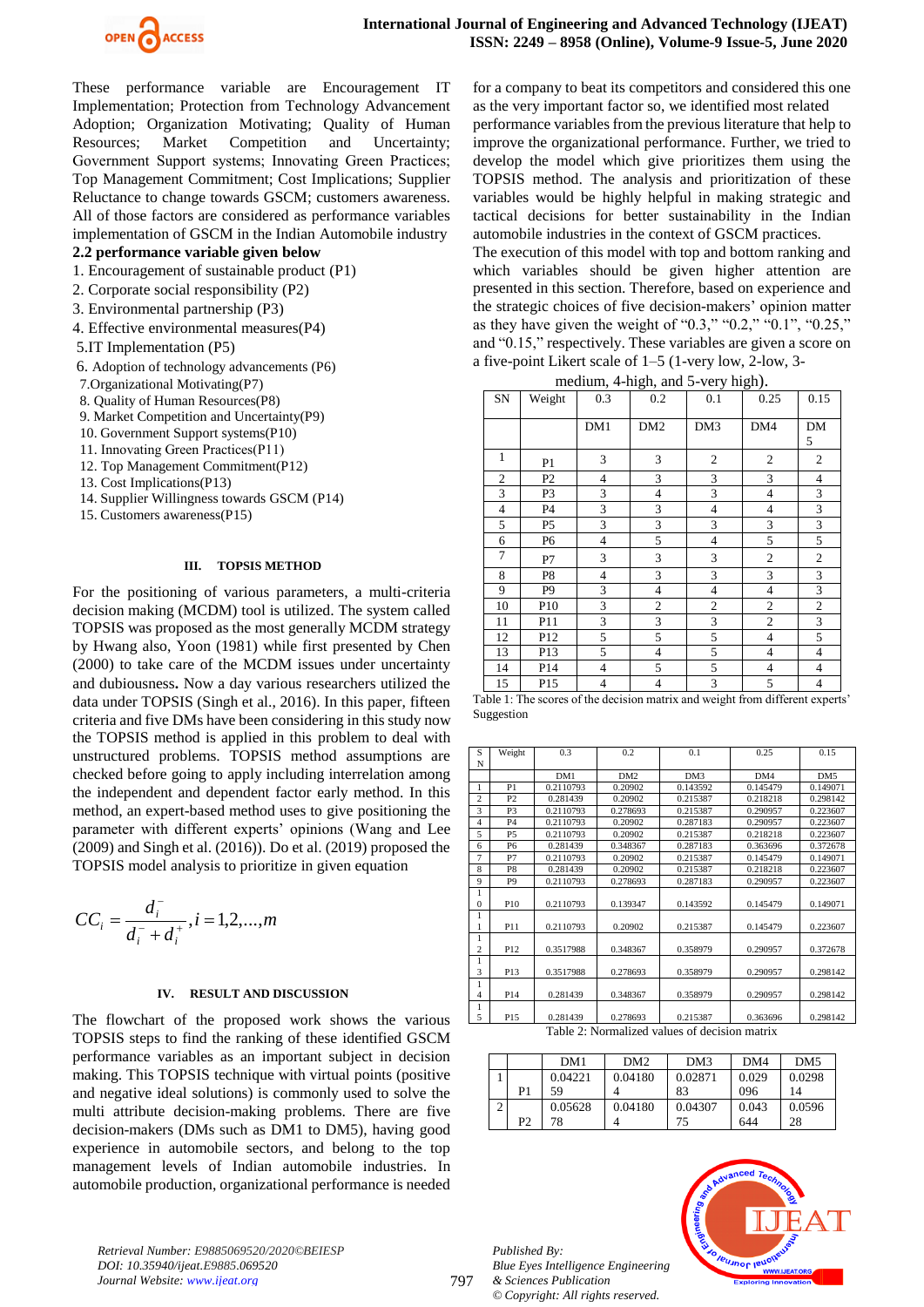# **Ranking Priorities Performance variables of GSCM for in Indian Automobile Organizations**

| 3              |                                             | 0.04221 | 0.05573        | 0.04307 | 0.058 | 0.0447 |  |  |
|----------------|---------------------------------------------|---------|----------------|---------|-------|--------|--|--|
|                | P <sub>3</sub>                              | 59      | 86             | 75      | 191   | 21     |  |  |
| $\overline{4}$ |                                             | 0.04221 | 0.04180        | 0.05743 | 0.058 | 0.0447 |  |  |
|                | P <sub>4</sub>                              | 59      | 4              | 67      | 191   | 21     |  |  |
| 5              |                                             | 0.04221 | 0.04180        | 0.04307 | 0.043 | 0.0447 |  |  |
|                | <b>P5</b>                                   | 59      | 4              | 75      | 644   | 21     |  |  |
| 6              |                                             | 0.05628 | 0.06967        | 0.05743 | 0.072 | 0.0745 |  |  |
|                | P <sub>6</sub>                              | 78      | 33             | 67      | 739   | 36     |  |  |
| 7              |                                             | 0.04221 | 0.04180        | 0.04307 | 0.029 | 0.0298 |  |  |
|                | P7                                          | 59      | 4              | 75      | 096   | 14     |  |  |
| 8              |                                             | 0.05628 | 0.04180        | 0.04307 | 0.043 | 0.0447 |  |  |
|                | P <sub>8</sub>                              | 78      | $\overline{4}$ | 75      | 644   | 21     |  |  |
| 9              |                                             | 0.04221 | 0.05573        | 0.05743 | 0.058 | 0.0447 |  |  |
|                | P <sub>9</sub>                              | 59      | 86             | 67      | 191   | 21     |  |  |
| 1              | P1                                          | 0.04221 | 0.02786        | 0.02871 | 0.029 | 0.0298 |  |  |
| $\overline{0}$ | $\overline{0}$                              | 59      | 93             | 83      | 096   | 14     |  |  |
| 1              | P <sub>1</sub>                              | 0.04221 | 0.04180        | 0.04307 | 0.029 | 0.0447 |  |  |
| $\mathbf{1}$   | 1                                           | 59      | 4              | 75      | 096   | 21     |  |  |
| 1              | P <sub>1</sub>                              | 0.07035 | 0.06967        | 0.07179 | 0.058 | 0.0745 |  |  |
| $\mathfrak{2}$ | $\mathfrak{2}$                              | 98      | 33             | 58      | 191   | 36     |  |  |
| $\mathbf{1}$   | P <sub>1</sub>                              | 0.07035 | 0.05573        | 0.07179 | 0.058 | 0.0596 |  |  |
| 3              | 3                                           | 98      | 86             | 58      | 191   | 28     |  |  |
| 1              | P <sub>1</sub>                              | 0.05628 | 0.06967        | 0.07179 | 0.058 | 0.0596 |  |  |
| 4              | $\overline{4}$                              | 78      | 33             | 58      | 191   | 28     |  |  |
| 1              | P1                                          | 0.05628 | 0.05573        | 0.04307 | 0.072 | 0.0596 |  |  |
| 5              | 5                                           | 78      | 86             | 75      | 739   | 28     |  |  |
|                | Table 3: Weighted values of decision matrix |         |                |         |       |        |  |  |

|                |                | DM1            | DM <sub>2</sub> | DM3              | DM4            | DM <sub>5</sub> |
|----------------|----------------|----------------|-----------------|------------------|----------------|-----------------|
| $\mathbf{1}$   |                | 0.0017         | 0.00205         | 5.15E-           | 0.00190        | 0.0006          |
|                | P <sub>1</sub> | 82             | $\mathbf{1}$    | 05               | 5              | 81              |
| $\overline{2}$ |                |                | 0.00205         | 5.15E-           | 0.00084        | 1.39E-          |
|                | P <sub>2</sub> | $\overline{0}$ | $\mathbf{1}$    | 05               | $\tau$         | 05              |
| 3              |                | 0.0017         | 0.00098         | 5.15E-           | 0.00021        | 0.0001          |
|                | P <sub>3</sub> | 82             | 3               | 05               | 2              | 25              |
| $\overline{4}$ |                | 0.0017         | 0.00205         | 0.0004           | 0.00021        | 0.0001          |
|                | P <sub>4</sub> | 82             | 1               | 64               | $\overline{c}$ | 25              |
| 5              |                | 0.0017         | 0.00205         | 5.15E-           | 0.00084        | 0.0001          |
|                | P <sub>5</sub> | 82             | $\mathbf{1}$    | 05               | 7              | 25              |
| 6              |                |                |                 | 0.0004           |                |                 |
|                | <b>P6</b>      | $\Omega$       | $\Omega$        | 64               | $\mathbf{0}$   | $\Omega$        |
| $\overline{7}$ |                | 0.0017         | 0.00205         | 5.15E-           | 0.00190        | 0.0006          |
|                | P7             | 82             | $\mathbf{1}$    | $05\,$           | 5              | 81              |
| 8              |                |                | 0.00205         | 5.15E-           | 0.00084        | 0.0001          |
|                | P <sub>8</sub> | $\overline{0}$ | $\mathbf{1}$    | 05               | $\tau$         | 25              |
| 9              |                | 0.0017         | 0.00098         | 0.0004           | 0.00021        | 0.0001          |
|                | P <sub>9</sub> | 82             | 3               | 64               | $\overline{c}$ | 25              |
| 10             | P1             | 0.0017         | 0.00350         | 5.15E-           | 0.00190        | 0.0006          |
|                | $\mathbf{0}$   | 82             | $\overline{7}$  | 05               | 5              | 81              |
| 11             | P <sub>1</sub> | 0.0017         | 0.00205         | 5.15E-           | 0.00190        | 0.0001          |
|                | $\mathbf{1}$   | 82             | 1               | 05               | 5              | 25              |
| 12             | P <sub>1</sub> | 0.0001         |                 |                  | 0.00021        |                 |
|                | $\overline{c}$ | 98             | $\mathbf{0}$    | $\boldsymbol{0}$ | $\overline{2}$ | $\mathbf{0}$    |
| 13             | P1             | 0.0001         | 0.00098         |                  | 0.00021        | 1.39E-          |
|                | 3              | 98             | 3               | $\boldsymbol{0}$ | 2              | 05              |
| 14             | P1             |                |                 |                  | 0.00021        | 1.39E-          |
|                | 4              | $\mathbf{0}$   | $\mathbf{0}$    | $\boldsymbol{0}$ | 2              | 05              |
| 15             | P1             |                | 0.00098         | 5.15E-           |                | 1.39E-          |
|                | 5              | $\overline{0}$ | 3               | 05               | $\overline{0}$ | 05              |

| Table 4: Distance from the positive ideal solution ( $d_i^+$ ) |
|----------------------------------------------------------------|
|                                                                |

|                |                | DM1    | DM <sub>2</sub> | DM3     | DM4      | DM <sub>5</sub> |
|----------------|----------------|--------|-----------------|---------|----------|-----------------|
| 1              |                | 0.0040 | 4.85E-          |         |          |                 |
|                | P1             |        | 05              | 0       | $\Omega$ | $\Omega$        |
| $\overline{c}$ |                | 0.0024 | 4.85E-          | 0.00082 | 0.0002   | 0.0013          |
|                | P <sub>2</sub> | 26     | 05              | 5       | 12       | 89              |
| 3              |                | 0.0040 | 0.0004          | 0.00082 | 0.0008   |                 |
|                | P3             |        | 37              | 5       | 47       | 0.0005          |
| 4              |                | 0.0040 | 4.85E-          | 0.00185 | 0.0008   |                 |
|                | <b>P4</b>      |        | 05              | 6       | 47       | 0.0005          |
| $\overline{5}$ |                | 0.0040 | 4.85E-          | 0.00082 | 0.0002   |                 |
|                | P <sub>5</sub> |        | 05              | 5       | 12       | 0.0005          |
| 6              |                | 0.0024 | 0.0012          | 0.00185 | 0.0019   | 0.0027          |
|                | P <sub>6</sub> | 26     | 14              | 6       | 05       | 22              |
| 7              | P7             | 0.0040 | 4.85E-          | 0.00082 | 0        |                 |

*Retrieval Number: E9885069520/2020©BEIESP DOI: 10.35940/ijeat.E9885.069520 Journal Website: www.ijeat.org*

|                |                 | 1        | 05            | 5       |          |          |
|----------------|-----------------|----------|---------------|---------|----------|----------|
| 8              |                 | 0.0024   | 4.85E-        | 0.00082 | 0.0002   |          |
|                | P8              | 26       | $0.5^{\circ}$ | 5       | 12       | 0.0005   |
| 9              |                 | 0.0040   | 0.0004        | 0.00185 | 0.0008   |          |
|                | P <sub>9</sub>  |          | 37            | 6       | 47       | 0.0005   |
| 1              |                 | 0.0040   |               |         |          |          |
| $\theta$       | P <sub>10</sub> |          | $\Omega$      | 0       | $\theta$ | $\Omega$ |
| 1              |                 | 0.0040   | 4.85E-        | 0.00082 |          |          |
|                | P <sub>11</sub> | ı        | $0.5^{\circ}$ | 5       | $\Omega$ | 0.0005   |
| 1              |                 |          | 0.0012        | 0.00329 | 0.0008   | 0.0027   |
| $\overline{c}$ | P <sub>12</sub> | $\Omega$ | 14            | 9       | 47       | 22       |
| 1              |                 |          | 0.0004        | 0.00329 | 0.0008   | 0.0013   |
| 3              | P <sub>13</sub> | $\Omega$ | 37            | 9       | 47       | 89       |
| 1              |                 | 0.0024   | 0.0012        | 0.00329 | 0.0008   | 0.0013   |
| 4              | P <sub>14</sub> | 26       | 14            | 9       | 47       | 89       |
| 1              |                 | 0.0024   | 0.0004        | 0.00082 | 0.0019   | 0.0013   |
| 5              | P <sub>15</sub> | 26       | 37            | 5       | 05       | 89       |

| Table 5: Distance from the negativeideal solution ( $d_i^{\,-}$ ) |  |
|-------------------------------------------------------------------|--|
|                                                                   |  |

|                |                 | $d_i^+$  | $d_i^-$  | $CC_i$   | Rank             |
|----------------|-----------------|----------|----------|----------|------------------|
| 1              | P1              | 0.00647  | 0.004058 | 0.385474 | 14 <sup>th</sup> |
| $\overline{2}$ | P2              | 0.002963 | 0.0049   | 0.623153 | 8 <sup>th</sup>  |
| 3              | P <sub>3</sub>  | 0.003153 | 0.006618 | 0.677287 | 7 <sup>th</sup>  |
| $\overline{4}$ | P <sub>4</sub>  | 0.004634 | 0.007261 | 0.610428 | q <sup>th</sup>  |
| 5              | P <sub>5</sub>  | 0.004856 | 0.005595 | 0.535334 | 11 <sup>th</sup> |
| 6              | P <sub>6</sub>  | 0.000464 | 0.010122 | 0.956176 | 2 <sub>nd</sub>  |
| 7              | P7              | 0.00647  | 0.004883 | 0.430116 | 13 <sup>th</sup> |
| 8              | P8              | 0.003074 | 0.004011 | 0.566098 | 10 <sup>th</sup> |
| 9              | P9              | 0.003566 | 0.007649 | 0.682048 | 6 <sup>th</sup>  |
| 10             | P <sub>10</sub> | 0.007926 | 0.00401  | 0.335944 | 15 <sup>th</sup> |
| 11             | P11             | 0.005914 | 0.005383 | 0.476487 | $12^{th}$        |
| 12             | P <sub>12</sub> | 0.00041  | 0.008081 | 0.951754 | 3 <sup>rd</sup>  |
| 13             | P13             | 0.001407 | 0.005971 | 0.809354 | 5 <sup>th</sup>  |
| 14             | P <sub>14</sub> | 0.000226 | 0.009174 | 0.976007 | 1 <sup>st</sup>  |
| 15             | P <sub>15</sub> | 0.001048 | 0.006981 | 0.869425 | 4 <sup>th</sup>  |

Table 6: Summary of the closeness ratio and ranking

#### **V. MANAGERIAL IMPLICATIONS**

According to the society of Indian Automobile Industry (SIAM, 2017), the contribution of the Automobile Industries in India to GDP has increased from 2.77% in 1992–1993 to about 7.1% now and accounts for about 49% of manufacturing GDP (2015–2016). The turnover of the automobile industry is approximately US\$ 67 billion (2016–2017). Hence, the Automobile industry in India is one of the pillars of Indian growth history. However, the industry, for the last few years is showing slanginess in sales and growth due to slowdown all over the globe. Recently, numerous studies have carried out to explore and develop performance ethics in the automobile industry for understanding its key aspects of sustainability and growth aspects. As an outcome, researchers and academicians tried hard to achieve better performance variables and ultimately the performance. Therefore, the performance of the automobile industries has been prioritized through the identification of fifteen variables or parameters of this research articles so as to accompany present automobile industry hoping that it increases the performance of the industry so as to have sustainability in the growth and production also the identification of the fifteen variables of GSCM in automobile industries, will, in turn, provide a guidelines for the measurement of the performance to a level par with the standards in not only Indian but global context as well.